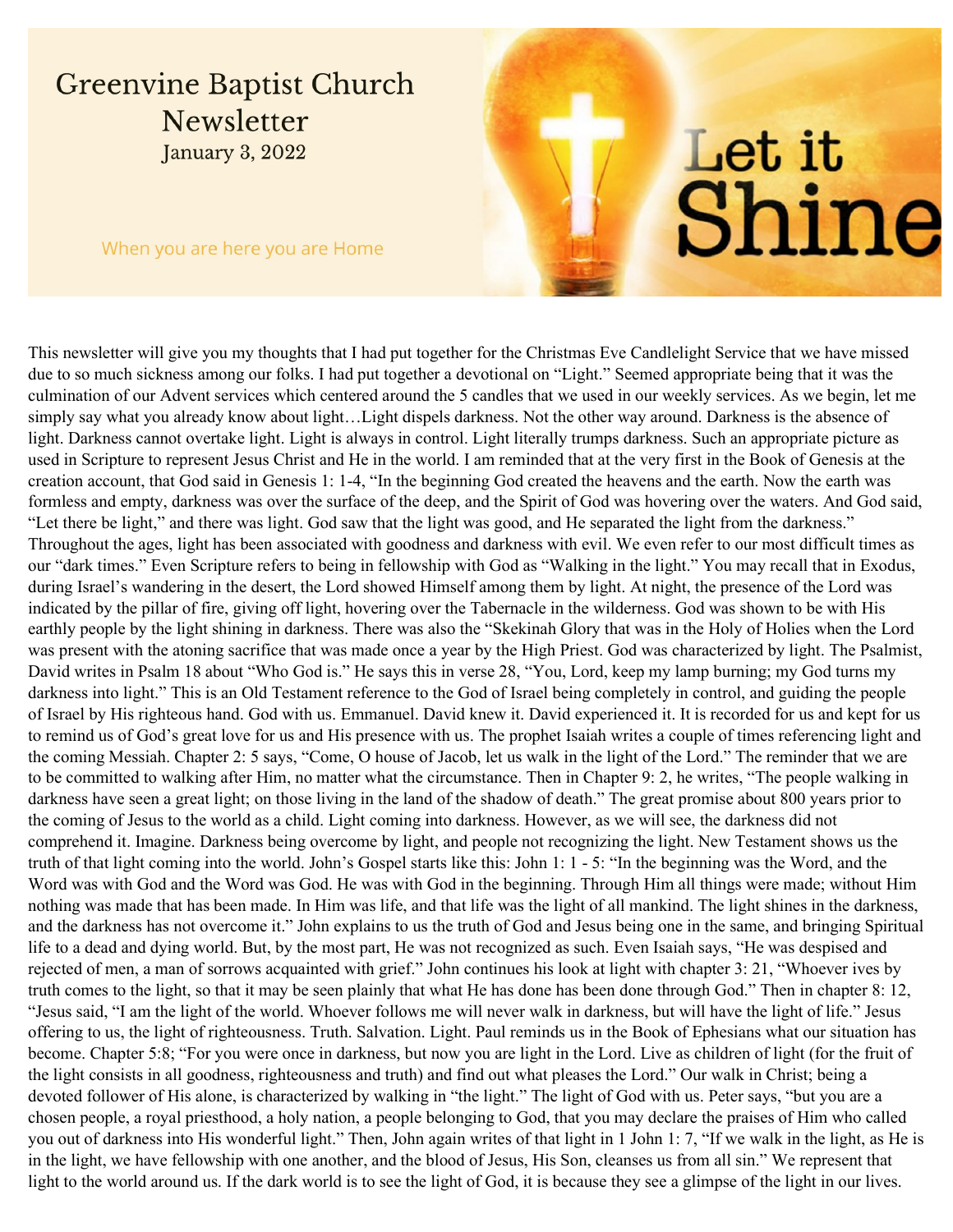Jesus said in Luke 8, "No one lights a lamp and hides it in a jar or puts it under a bed. Instead he puts it on a stand, so that those who come in can see the light." Jesus is quoted by Matthew in this: "You are the light of the world. Let your light shine before others, that they may see your good deeds and glorify your Father in heaven." We have the distinct responsibility to shine that light to others. No matter what circumstances you find yourselves facing as we enter into 2022, you are to be light. The light of the world. Dispelling darkness and revealing the light of God. You have the gift of life to share by shining your light. Karen and I have a small aromatic candle for your family to share to remind you of your being involved in the world today. "Let your light shine." Let this small candle remind you of your responsibility to shine for Jesus. Be involved in dispelling darkness. Show others, "God with us." May this coming year bring you many opportunities to shine your light. Blessings upon each of you. Take advantage of dispelling darkness. Jack & Karen.

### **Upcoming Events**

#### **Bible Study**

We will start our Timothy study back on Wednesday January 5 @ 6pm

#### **Greenvine Girl's of Grace**

Tuesday January 11 @ 6pm

#### **Men's Prayer Breakfast**

Wednesday January 26 @ 7am